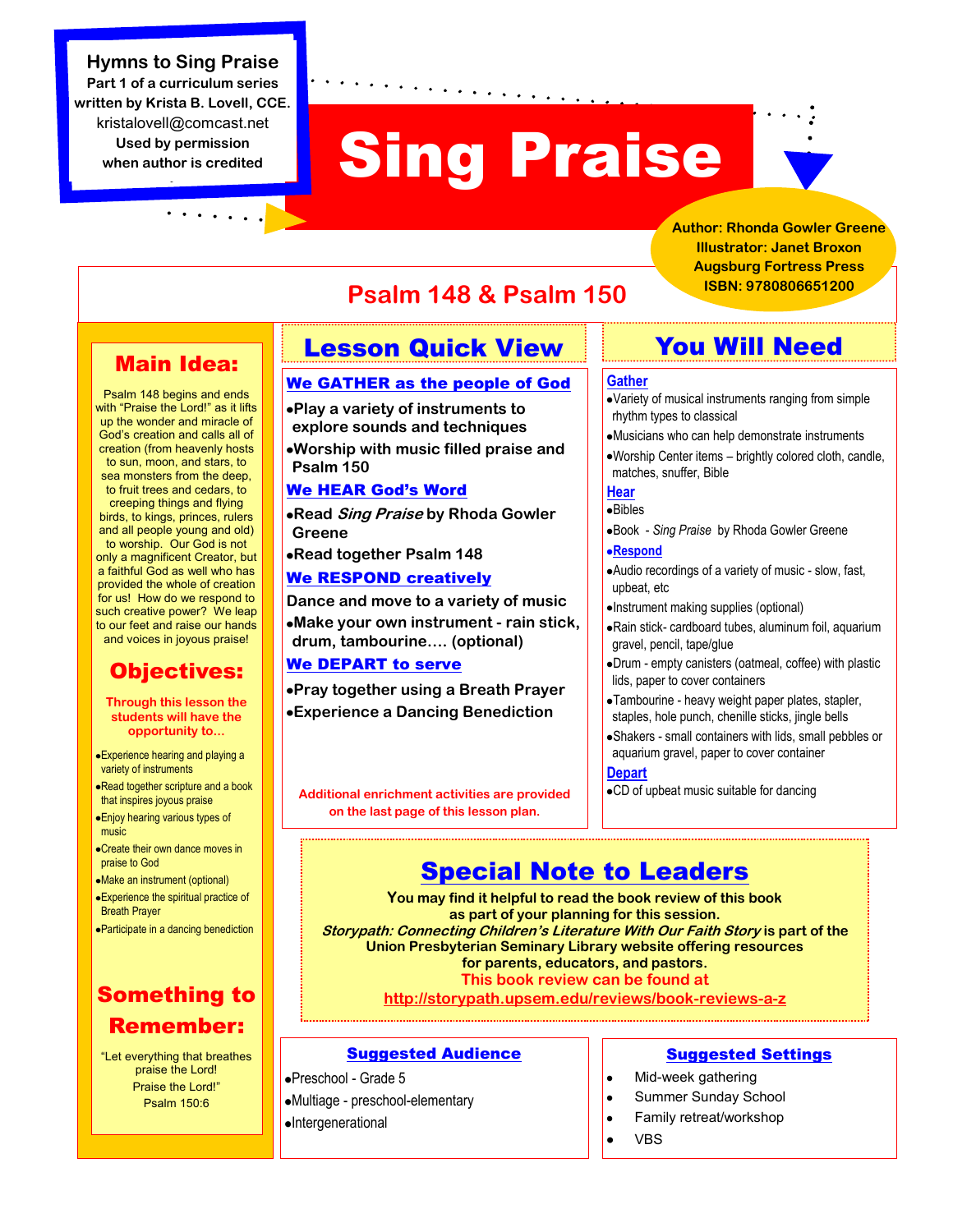

# We GATHER as the people of God

#### **You Will Need Nametags**

**You Will Need**

A variety of musical instruments ranging from rhythm instruments to classical instruments.

Musicians and/or others who can help demonstrate how to play the instruments you've gathered.

#### **You Will Need**

Worship Center:

Brightly colored cloth

Christ candle

Matches & Snuffer

Bible

 $\bullet$ 

#### **Before the Session**

Set up the worship center in a location where everyone can make a circle around it. A small table or piano bench works great.

Greet everyone by name as they arrive and welcome them to the session. If appropriate in your setting, give each person a name tag to encourage everyone to learn each other's names. Introduce newcomers to the rest of the group and invite everyone to make them feel welcome.

#### **Musical Instruments**

Invite the children to explore the instruments you gave gathered. Allow them to play the instruments and encourage them to experiment with a variety of techniques to create sounds. YES - this will be noisy and chaotic so be prepared to enjoy the sounds and go with the flow!

Encourage your musicians and other volunteers to work with the younger children to show them easy and safe ways to play the more classical instruments.

Make sure everyone gets a chance to try each of the instruments.

#### **Opening Worship**

When most or all of the children have arrived and everyone has had an opportunity to play the instruments, gather everyone together around the worship center you have created asking each person to bring an instrument to this time of worship.

Invite everyone to join you in worship as you **light the Christ candle** saying, "Jesus says, 'I am the Light of the World. Whoever follows me will never walk in darkness but will have the light of life." (John 8:12)

**Read Psalm 150 as a Musical Litany,** reading each verse separately followed by a round of impromptu music created by the instruments you've brought to the worship circle.

Reading Note: If your group is multiage, you can divide the reading to six readers asking each reader to read one verse.

Music Note:\_If your group is large or you have too large an assortment of instruments, you may want to direct certain instruments to play after individual verses.

Verse 1 - drums Verse 2 - all instruments

Verse 3a - horns, kazoos, etc

Verse 3b - strings

Verse 4 - tambourines, strings, horns

Verse 5 - cymbals

Verse 6 - all instruments

Invite the group to join you as you pray the following prayer or one of your choosing: **Dear God of wonder and might, we praise you for all the wonderful things you have created. We thank you for including us in your creation and for gifting us with music. Let everything that breathes praise the Lord! Praise the Lord!"**

Close your opening worship time by extinguishing the Christ candle as you say, "The Light that was in one place, is now in every place." Collect the instruments and put them away.



# We HEAR God's Word

**You Will Need**

A copy of the book *Sing Praise* by Rhonda Gowler **Greene** 

#### **Sing Praise**

Read the book, *Sing Praise* to the group, pausing at each page to allow the group to take in the many colors and images illustrated so beautifully by Janet Broxon.

After reading the book , ask the group what impressed them the most . Talk together about the myriad of things portrayed in the book - nature, animals, people of all colors, seasons, etc.



Page 2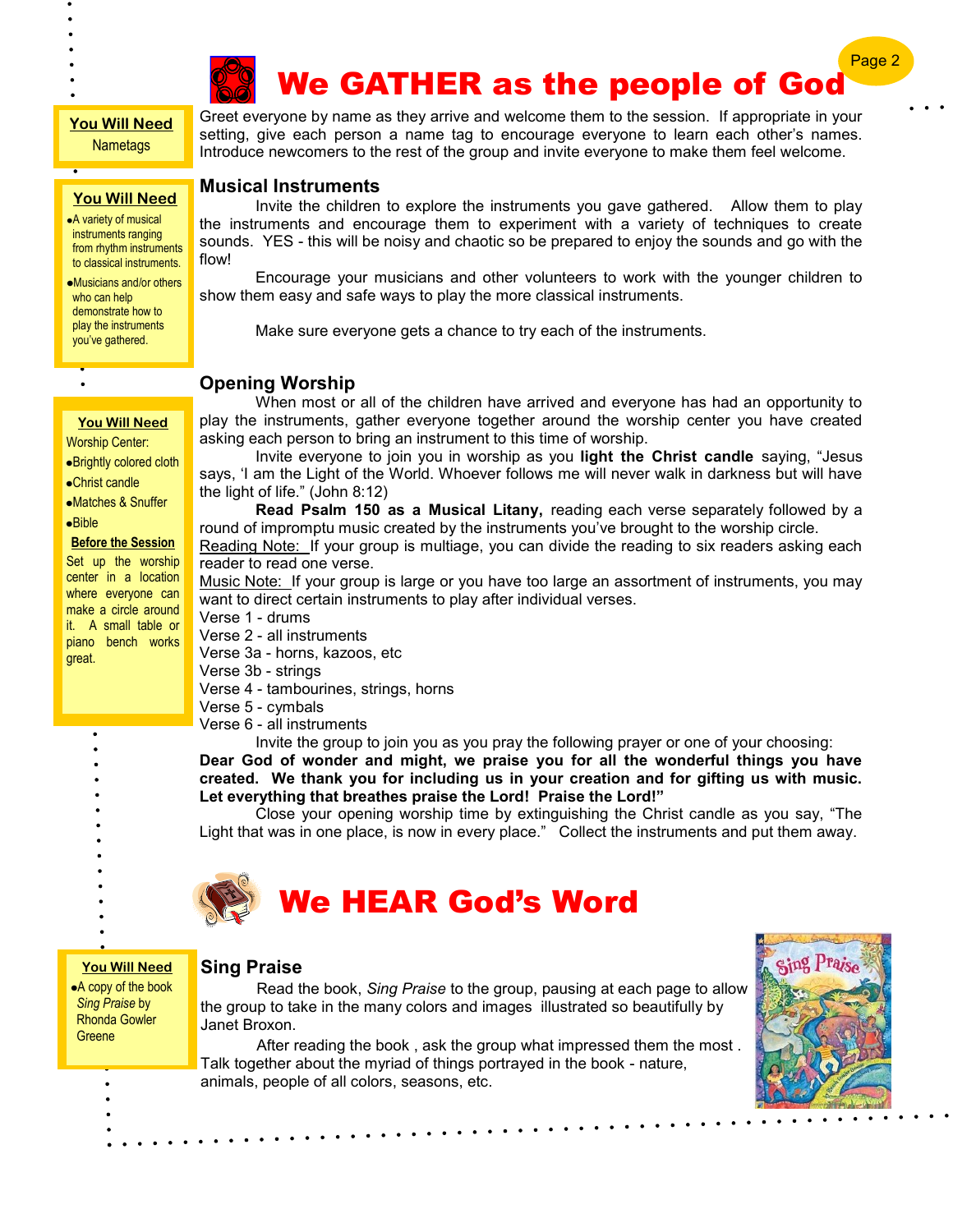Talk with the group about how illustrator Janet Broxon included people from around the world in her artwork. Ask the group to identify the countries represented in the clothing, instruments, and skin color. How does this inclusion of different nations and cultures expand our view of God's creation?



#### **Psalm 148 - an Active Reading**

Open your Bible and read Psalm 148 to the group pausing after each verse or phrase to allow the group to stand up, twirl around, and say "Praise the Lord!"

When Rhonda Greene wrote this book, she used Psalm 148 and Psalm 150 as her inspiration. Ask the group to compare the images in the book with the two psalms they have heard read. What images from the psalms do they see in the book? What images would they add?



# We REPOND creatively

#### **Creative Movement**

**You Will Need**

Audio recordings of a variety of music

Streamers in various colors and/or lengths of ribbon at least 36" long

Thin scarves

Look together at the vivid colors, and lyrical drawings. How do they inspire us to offer praise using our whole bodies?

Invite the group to join with the animals and people in the book by giving praise to God using their bodies in creative dance and movement.

Play several different types of music (from slow "ballet" to fast "jitterbug") allowing for a time of dance and movement. Encourage each individual to create his/her own dance of praise to God making sure to affirm everyone's attempt at dancing.



*Note: There may be individuals in your group that do not feel comfortable dancing and creating their own movements to music. Affirm their decision to watch those who do feel like dancing and perhaps offer them the chance to "choose the next song" or "push the button" to start the music*. Allow as much time as the group would like for the dancing and merriment!

Consider adding color and more movement to your dancing time by giving each student a 36" length of ribbon or a streamer to hold and move. Thin scarves also work well. Even the most "movement challenged" person can wave a streamer/ribbon/scarf to the music!

**You Will Need**  $\bullet$ Instructions and supplies

for making instruments

#### **Make an Instrument (optional)**

Try an internet search to find simple instructions for making rhythm instruments. There are many versions using recycled materials that are fun and easy to find and use!

Gather supplies and help the group create their own musical instruments to use in praise!





Plate



Tissue box